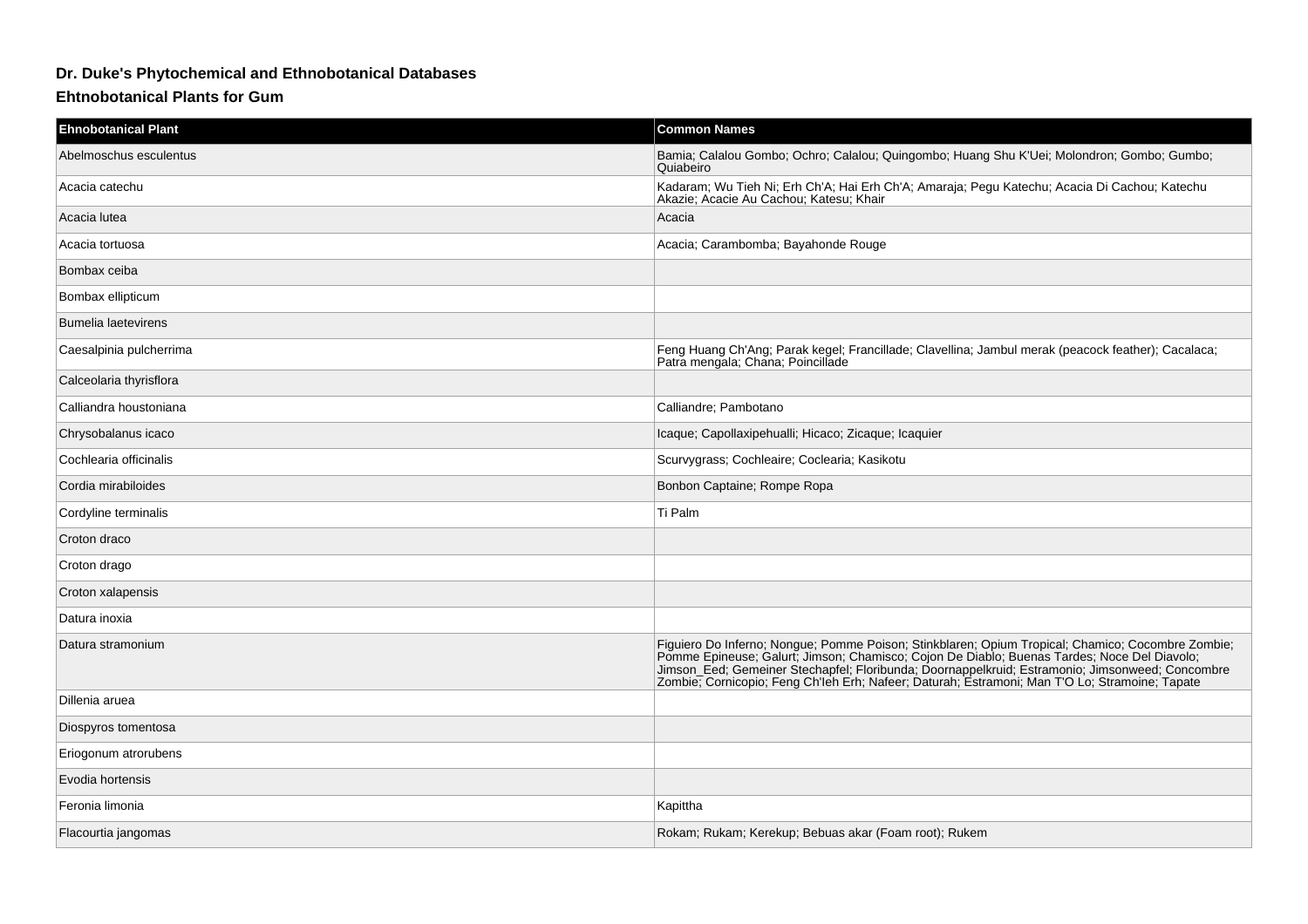| <b>Ehnobotanical Plant</b> | <b>Common Names</b>                                                                                                                                                                                             |
|----------------------------|-----------------------------------------------------------------------------------------------------------------------------------------------------------------------------------------------------------------|
| Gardenia gummifera         |                                                                                                                                                                                                                 |
| Gelonium multiflorum       | Cheremai hutan                                                                                                                                                                                                  |
| Gmelina elliptica          |                                                                                                                                                                                                                 |
| Gouania lupuloides         | Yerba Buena; Brosse A Dents Pays; Laine Savon; Bejuco Indio; Bejuco De La India; Liane Savon                                                                                                                    |
| Gouania polygama           | Liane Savon; Sliane Savon; Bejuco Cuaresma; Brosse A Dents Pays; Bejuco Cundeamor; Bejuco Indio                                                                                                                 |
| Heracleum maximum          |                                                                                                                                                                                                                 |
| Hopea odorata              | Chengal                                                                                                                                                                                                         |
| Ichnocarpus frutescens     | Syama Lata; Sariva                                                                                                                                                                                              |
| Incarvillea sinensis       | Chio Hao                                                                                                                                                                                                        |
| Jatropha cinerea           |                                                                                                                                                                                                                 |
| Jatropha curcas            | Jarak budeg; Grand Medicinier; Jarak belanda; Pinon De La India; Physic Nut; Tuba; Purging Nut; Pinon;<br>Medicinier Beni; Jarak; Nanyo-Aburagi; Feuilles Medecinier                                            |
| Jatropha dioica            |                                                                                                                                                                                                                 |
| Jatropha spathulata        |                                                                                                                                                                                                                 |
| Juliania adstringens       | Chalalactli; Cuachalala                                                                                                                                                                                         |
| Lagenaria siceraria        | Calebasse Franc; Qare Sibbahi; Kara Qabagh; Qari; Hu; Hu Lu; Gourd; Congourde; P'Ao; Guiro; Camasa;<br>P'lao; Calabazo; Banganya; Gourde Des Pelerins; Callebassier; Asmakabagi; Callebasse Courante; Hu<br>Tzu |
| Liquidambar styraciflua    | American Styrax; Amerikanischer Styraxbaum; Amerikaanse Styrax; Sweetgum Tree; Xochiocotzoquahuitl;<br>Amberboom                                                                                                |
| Lysiloma acapulcensis      |                                                                                                                                                                                                                 |
| Mangifera indica           | Mango; Mangot Fil; An Lo Kuo; Merpelam; Pelem; Manguier; Manga Agaci; Anbah; Manga; Mangga;<br>Mangot; Mamuang                                                                                                  |
| Matelea viridiflora        |                                                                                                                                                                                                                 |
| Melissa parviflora         |                                                                                                                                                                                                                 |
| Mimosa palmeri             |                                                                                                                                                                                                                 |
| Mimosa purpurascens        | Cuca; Cuilon                                                                                                                                                                                                    |
| Nasturtium officinale      | Nasturtium; Cress; Hurf Al May; Cresson Des Jardins; Berro; Cresson; Cresson D'Eau; Suteresi; Cresson<br>De Fontaines; Cresson Du Pays; Berros; Water Cresses; Habb Ar Rashad; Watercress                       |
| Nigella indica             |                                                                                                                                                                                                                 |
| Phyllanthus reticulata     |                                                                                                                                                                                                                 |
| Polygala floribunda        |                                                                                                                                                                                                                 |